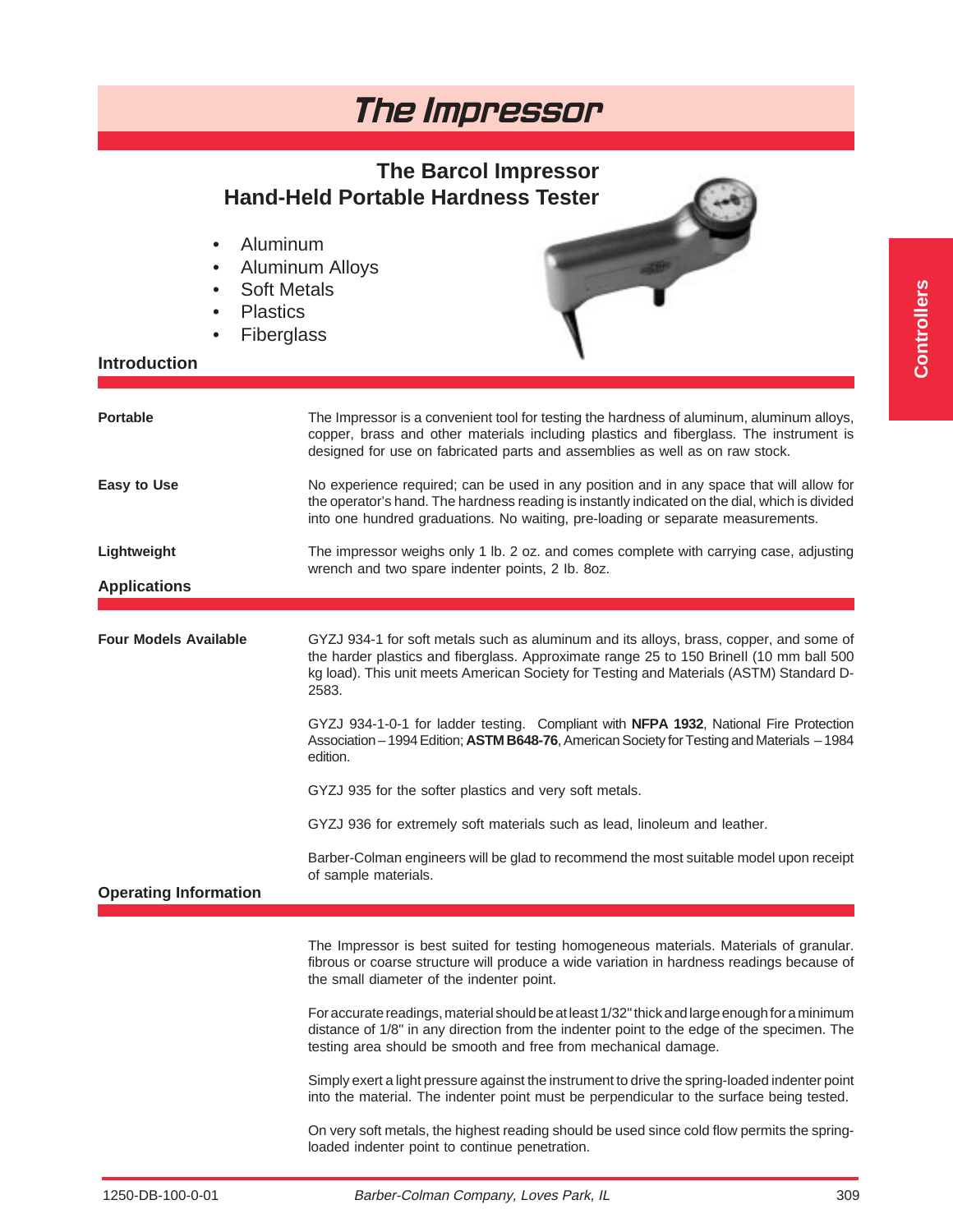### **Operating Information (continued)**

**Note:** Physical characteristics of very soft materials are such that uniform correlation between different hardness measuring systems cannot be established. For this reason, no conversion curves are offered for the 935 and 936 models. We recommend that impressor hardness limits for each material be established by test.

|                              | <b>Recommended Sample Sizes</b> To equalize the variance of the average (GYZJ 934-1) |                         |                                               |      |  |  |  |  |
|------------------------------|--------------------------------------------------------------------------------------|-------------------------|-----------------------------------------------|------|--|--|--|--|
|                              | <b>Hardness Scale</b>                                                                | <b>Reading Variance</b> | <b>Number of Readings Variance of Average</b> |      |  |  |  |  |
| <b>Homogeneous Material:</b> | 20                                                                                   | 2.47                    | 9                                             | 0.27 |  |  |  |  |
|                              | 30                                                                                   | 2.20                    | 8                                             | 0.28 |  |  |  |  |
|                              | 40                                                                                   | 1.93                    |                                               | 0.27 |  |  |  |  |
|                              | 50                                                                                   | 1.66                    | 6                                             | 0.28 |  |  |  |  |
|                              | 60                                                                                   | 1.39                    | 5                                             | 0.28 |  |  |  |  |
|                              | 70                                                                                   | 1.12                    | 4                                             | 0.28 |  |  |  |  |
|                              | 80                                                                                   | 0.85                    | 3                                             | 0.28 |  |  |  |  |
| <b>Reinforced Plastics:</b>  | 30                                                                                   | 22.4                    | 29                                            | 0.77 |  |  |  |  |
|                              | 40                                                                                   | 17.2                    | 22                                            | 0.78 |  |  |  |  |
|                              | 50                                                                                   | 12.0                    | 16                                            | 0.75 |  |  |  |  |
|                              | 60                                                                                   | 7.8                     | 10                                            | 0.78 |  |  |  |  |
|                              | 70                                                                                   | 3.6                     | 5                                             | 0.75 |  |  |  |  |

### **Typical Readings of Aluminum Alloys**

| Alloy and Temper:   |  | 1100-0 3003-0 3003H14 2024-0 5052-0 5052H14 6061T6 2024T3 |  |  |  |
|---------------------|--|-----------------------------------------------------------|--|--|--|
| GYZJ 934-1 reading: |  | 35 42 56 60 62 75 80 85                                   |  |  |  |

**Approximate Conversion Curves for GYZJ 934-1**

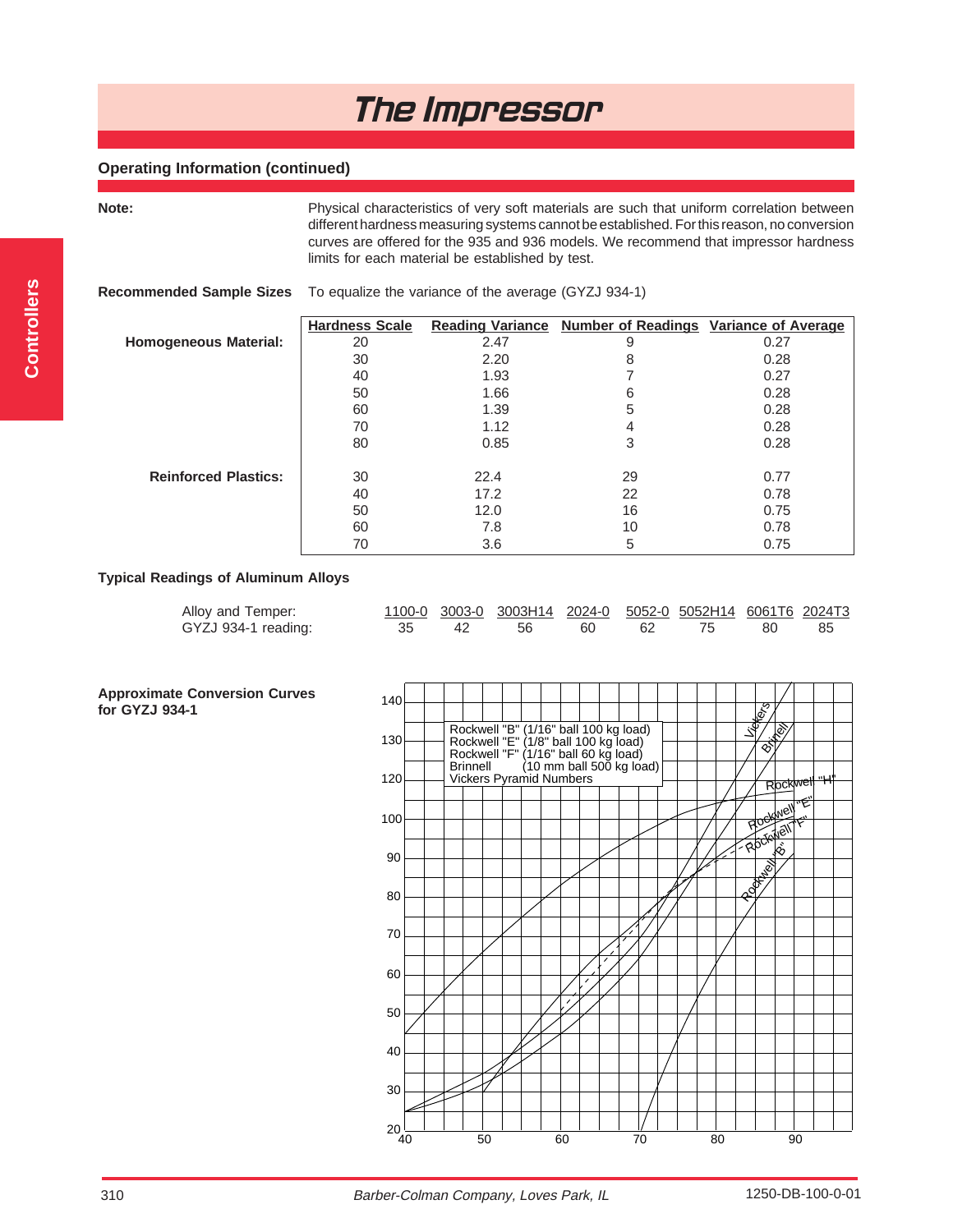### **Operating Information (continued)**

|                                     |                 |                         |                 |   |                 | Rockwell |                 |                 |                        |                 |                 |                 | Rockwell        |
|-------------------------------------|-----------------|-------------------------|-----------------|---|-----------------|----------|-----------------|-----------------|------------------------|-----------------|-----------------|-----------------|-----------------|
|                                     | 934-1           | <b>Brinnell Vickers</b> |                 | B | Έ               | F        | Η               |                 | 934-1 Brinnell Vickers |                 |                 |                 |                 |
|                                     | 35              |                         | 23              |   |                 |          | 32              |                 |                        |                 | B               | E               | F               |
| <b>Approximate Conversion Chart</b> |                 |                         |                 |   |                 |          |                 | 68              | 60                     | 64              |                 | 71              | 69              |
| for GYZJ 934-1                      | $\overline{36}$ |                         | 23              |   |                 |          | $\overline{33}$ | 69              | 62                     | 67              |                 | 73              | $\overline{71}$ |
|                                     | $\overline{37}$ |                         | $\overline{24}$ |   |                 |          | $\overline{37}$ | 70              | 64                     | 69              | 18              | $\overline{74}$ | $\overline{73}$ |
|                                     | 38              |                         | 24              |   |                 |          | 40              | $\overline{71}$ | 67                     | $\overline{72}$ | 19              | 76              | 75              |
|                                     | 39              |                         | $\overline{25}$ |   |                 |          | 43              | $\overline{72}$ | 69                     | 74              | 28              | $\overline{77}$ | $\overline{77}$ |
|                                     | 40              | 25                      | 25              |   |                 |          | 45              | $\overline{73}$ | $\overline{71}$        | 76              | $\overline{33}$ | 79              | 79              |
|                                     | 41              | 26                      | 26              |   |                 |          | 47              | 74              | 73                     | 81              | 39              | 81              | 81              |
|                                     | $\overline{42}$ | $\overline{26}$         | $\overline{27}$ |   |                 |          | 49              | 75              | 76                     | 85              | 45              | 83              | 83              |
|                                     | 43              | 27                      | 27              |   |                 |          | 52              | 76              | 80                     | 88              | 48              | 84              | 84              |
|                                     | 44              | 27                      | 28              |   |                 |          | 54              | 77              | 84                     | $\overline{92}$ | $\overline{52}$ | $\overline{86}$ | $\overline{86}$ |
|                                     | 45              | $\overline{27}$         | $\overline{20}$ |   |                 |          | $\overline{56}$ | 78              | 87                     | 95              | 56              | 88              | 87              |
|                                     | 46              | $\overline{28}$         | $\overline{30}$ |   |                 |          | $\overline{58}$ | 89              | 90                     | 99              | 60              | 89              | 88              |
|                                     | 47              | 29                      | 32              |   | 24              |          | 61              | 80              | 94                     | 103             | 63              | $\overline{90}$ | 89              |
|                                     | 48              | $\overline{30}$         | $\overline{33}$ |   | $\overline{25}$ |          | 63              | 81              | 97                     | 108             | 65              | 91              | 90              |
|                                     | 49              | 31                      | 34              |   | 28              |          | 64              | 82              | 100                    | 111             | 69              | 92              | 91              |
|                                     | 50              | 32                      | 35              |   | 30              |          | 66              | 83              | 105                    | 116             | $\overline{72}$ | 94              | 92              |
|                                     | 51              | 33                      | 36              |   | 33              |          | 68              | 84              | 109                    | 122             | $\overline{75}$ | 95              | 93              |
|                                     | 52              | $\overline{34}$         | 38              |   | 36              |          | 70              | 85              | 113                    | 127             | 77              | 96              | 94              |
|                                     | $\overline{53}$ | $\overline{35}$         | 39              |   | $\overline{39}$ | 29       | $\overline{72}$ | 86              | 117                    | 133             | 80              | 97              | 95              |
|                                     | 54              | $\overline{37}$         | 41              |   | 42              | 33       | 73              | 87              | 122                    | 137             | 83              | 98              | 96              |
|                                     | 55              | 38                      | 42              |   | 44              | 38       | 75              | 88              | 126                    | 142             | 86              | 99              | 97              |
|                                     | 56              | 39                      | 44              |   | 46              | 40       | 76              | 89              | 131                    | 144             | 89              | 100             | 97              |
|                                     | 57              | 40                      | 45              |   | 48              | 43       | 78              | 90              | 135                    |                 | 91              | 101             | 98              |
|                                     | 58              | 42                      | 47              |   | 51              | 47       | 80              | 91              | 139                    |                 |                 | 102             | 99              |
|                                     | 59              | 44                      | 48              |   | 53              | 49       | $\overline{81}$ | 92              | 145                    |                 |                 | 103             | 100             |
|                                     | 60              | 45                      | 49              |   | $\overline{55}$ | 51       | $\overline{83}$ | 93              |                        |                 |                 | 103             | 101             |
|                                     | 61              | 47                      | 51              |   | 57              | 54       | 84              | 94              |                        |                 |                 | 104             | 101             |
|                                     | 62              | 48                      | 53              |   | 59              | 56       | 86              | 95              |                        |                 |                 | 104             | 102             |
|                                     | 63              | 50                      | 55              |   | 62              | 58       | 88              | 96              |                        |                 |                 | 105             | 102             |
|                                     | 64              | 52                      | 57              |   | 64              | 61       | 89              | 97              |                        |                 |                 | 106             | 103             |
|                                     | 64              | 54                      | 58              |   | 65              | 63       | 90              | 98              |                        |                 |                 | 107             |                 |
|                                     | 66              | 55                      | 60              |   | 67              | 65       | 91              | 99              |                        |                 |                 | 108             |                 |
|                                     | 67              | 58                      | 62              |   | 69              | 67       | 92              | 100             |                        |                 |                 | 108             |                 |
|                                     |                 |                         |                 |   |                 |          |                 |                 |                        |                 |                 |                 |                 |

|                 |                 |                 | В               | E               | F               | н   |
|-----------------|-----------------|-----------------|-----------------|-----------------|-----------------|-----|
| 68              | 60              | 64              |                 | 71              | 69              | 94  |
| 69              | 62              | 67              |                 | 73              | 71              | 95  |
| 70              | 64              | 69              | 18              | $\overline{74}$ | $\overline{73}$ | 96  |
| 71              | $\overline{67}$ | 72              | 19              | 76              | 75              | 98  |
| 72              | 69              | $\overline{74}$ | 28              | $\overline{77}$ | $\overline{77}$ | 99  |
| $\overline{73}$ | $\overline{71}$ | $\overline{76}$ | 33              | 79              | 79              | 100 |
| 74              | $\overline{73}$ | 81              | 39              | 81              | 81              | 101 |
| 75              | 76              | 85              | 45              | 83              | 83              | 102 |
| 76              | 80              | 88              | 48              | 84              | 84              | 103 |
| 77              | 84              | 92              | 52              | 86              | 86              | 104 |
| 78              | 87              | 95              | 56              | 88              | 87              | 105 |
| 89              | 90              | 99              | 60              | 89              | 88              | 106 |
| 80              | 94              | 103             | 63              | 90              | 89              | 107 |
| 81              | 97              | 108             | 65              | 91              | 90              | 108 |
| 82              | 100             | 111             | 69              | 92              | 91              | 108 |
| 83              | 105             | 116             | $\overline{72}$ | 94              | 92              | 109 |
| 84              | 109             | 122             | $\overline{75}$ | $\overline{95}$ | 93              | 109 |
| 85              | 113             | 127             | 77              | 96              | 94              | 110 |
| 86              | 117             | 133             | 80              | 97              | 95              | 111 |
| 87              | 122             | 137             | 83              | 98              | 96              | 111 |
| 88              | 126             | 142             | 86              | 99              | 97              | 112 |
| 89              | 131             | 144             | 89              | 100             | 97              | 112 |
| 90              | 135             |                 | 91              | 101             | 98              | 113 |
| 91              | 139             |                 |                 | 102             | 99              | 113 |
| 92              | 145             |                 |                 | 103             | 100             |     |
| 93              |                 |                 |                 | 103             | 101             |     |
| 94              |                 |                 |                 | 104             | 101             |     |
| $\overline{95}$ |                 |                 |                 | 104             | 102             |     |
| 96              |                 |                 |                 | 105             | 102             |     |
| 97              |                 |                 |                 | 106             | 103             |     |
| 98              |                 |                 |                 | 107             |                 |     |
| 99              |                 |                 |                 | 108             |                 |     |
| 100             |                 |                 |                 | 108             |                 |     |

**Approximate Conversion Chart GYZJ-935 and GYZJ-936**

| GYZJ-935        | Type D Durameter  |    |  |  |  |  |  |
|-----------------|-------------------|----|--|--|--|--|--|
| & 936           | GYZJ-935 GYZJ-936 |    |  |  |  |  |  |
| 4               | 64                | 52 |  |  |  |  |  |
| 6               |                   |    |  |  |  |  |  |
| 8               | 65                | 53 |  |  |  |  |  |
| $\overline{10}$ |                   |    |  |  |  |  |  |
| $\overline{12}$ | 66                | 54 |  |  |  |  |  |
| 14              |                   |    |  |  |  |  |  |
| 16              | 67                | 55 |  |  |  |  |  |
| $\overline{18}$ |                   | 56 |  |  |  |  |  |
| 20              |                   |    |  |  |  |  |  |
| 22              | 68                | 57 |  |  |  |  |  |
| 24              |                   | 58 |  |  |  |  |  |
| 26              | 69                |    |  |  |  |  |  |
| 28              |                   | 59 |  |  |  |  |  |

| GYZJ-935        | Type D Durameter |                   |  |  |  |
|-----------------|------------------|-------------------|--|--|--|
| & 936           |                  | GYZJ-935 GYZJ-936 |  |  |  |
| $\overline{30}$ | 70               | 60                |  |  |  |
| 32              |                  |                   |  |  |  |
| 34              | 71               | 61                |  |  |  |
| $\overline{36}$ |                  | 62                |  |  |  |
| 38              | 72               | 63                |  |  |  |
| 40              | 73               | 64                |  |  |  |
| $\overline{42}$ |                  |                   |  |  |  |
| 44              | 74               | 65                |  |  |  |
| 46              |                  | 66                |  |  |  |
| 48              | 75               | 67                |  |  |  |
| 50              |                  | 68                |  |  |  |
| 52              | 76               | 69                |  |  |  |
| 54              | 77               | $\overline{70}$   |  |  |  |
| 56              |                  | 71                |  |  |  |

| GYZJ-935        | Type D Durameter |                   |  |  |  |  |
|-----------------|------------------|-------------------|--|--|--|--|
| & 936           |                  | GYZJ-935 GYZJ-936 |  |  |  |  |
| $\overline{58}$ | 78               | $\overline{72}$   |  |  |  |  |
| 60              | 79               | 73                |  |  |  |  |
| 62              |                  | 74                |  |  |  |  |
| 64              | 80               | $\overline{75}$   |  |  |  |  |
| 66              | $\overline{81}$  | 76                |  |  |  |  |
| 68              | 82               | 77                |  |  |  |  |
| 70              |                  | 78                |  |  |  |  |
| 72              | 83               | 79                |  |  |  |  |
| 74              | 84               | 80                |  |  |  |  |
| 76              | 85               | 81                |  |  |  |  |
| 78              |                  | 83                |  |  |  |  |
| 80              | 86               | 84                |  |  |  |  |
| 82              | 87               | 85                |  |  |  |  |
| 84              | 88               | 86                |  |  |  |  |
| 86              | 89               | 87                |  |  |  |  |
| 88              | n/a              | 89                |  |  |  |  |